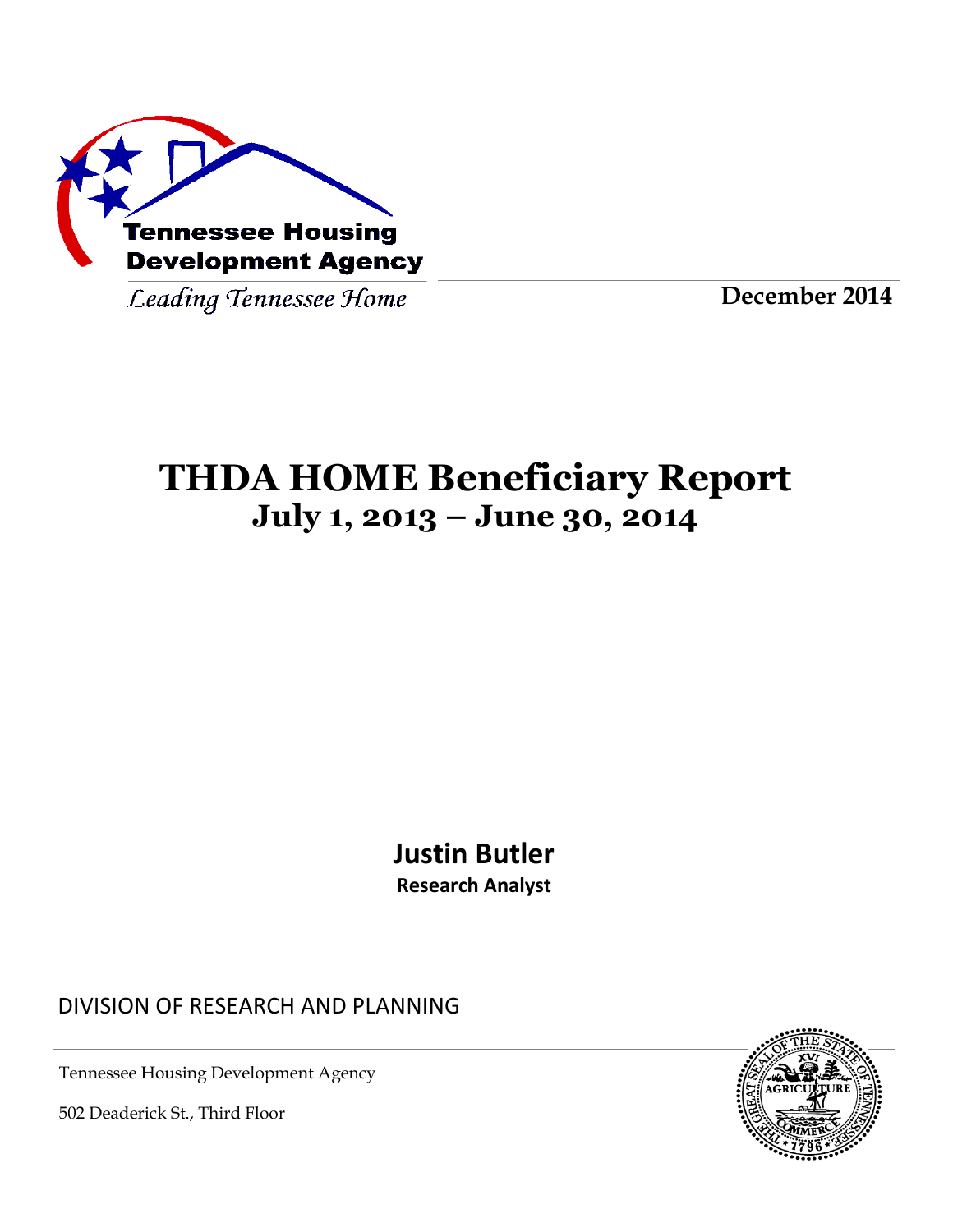#### **HOME Beneficiary Report**

#### **Tables, Charts and Maps**

| Map 1    |                                                                                      |  |
|----------|--------------------------------------------------------------------------------------|--|
| Chart 1  | Annual Federal Allocations for the State of Tennessee's HOME Program                 |  |
| Table 1  |                                                                                      |  |
| Table 2  |                                                                                      |  |
| Table 3  |                                                                                      |  |
| Table 4  | HOME Projects Completed during FY 2013-14 by Activity Type and Program Year 9        |  |
| Table 5  | Cumulative HOME Projects Completed by Activity Type and Program Year                 |  |
| Table 6  | HOME Activities Completed in FY 2013-14 by Grand Division and Program Year 10        |  |
| Table 7  | Cumulative HOME Activities Completed by Grand Division and Program Year 11           |  |
| Table 8  | Household Size of HOME Beneficiaries in FY 2013-14 by Household Type  11             |  |
| Table 9  | Cumulative Data on Household Size of HOME Beneficiaries by Household Type  12        |  |
| Table 10 | Distribution of HOME Program Beneficiaries in FY 2013-14 by Income 12                |  |
| Table 11 | Cumulative Distribution of HOME Program Beneficiaries by Income 12                   |  |
| Table 12 | Distribution of HOME Program Beneficiaries in FY 2013-14 by Tenant Type & Income  13 |  |
| Table 13 | Cumulative Distribution of HOME Program Beneficiaries by Tenant Type & Income  13    |  |
| Table 14 |                                                                                      |  |
| Table 15 |                                                                                      |  |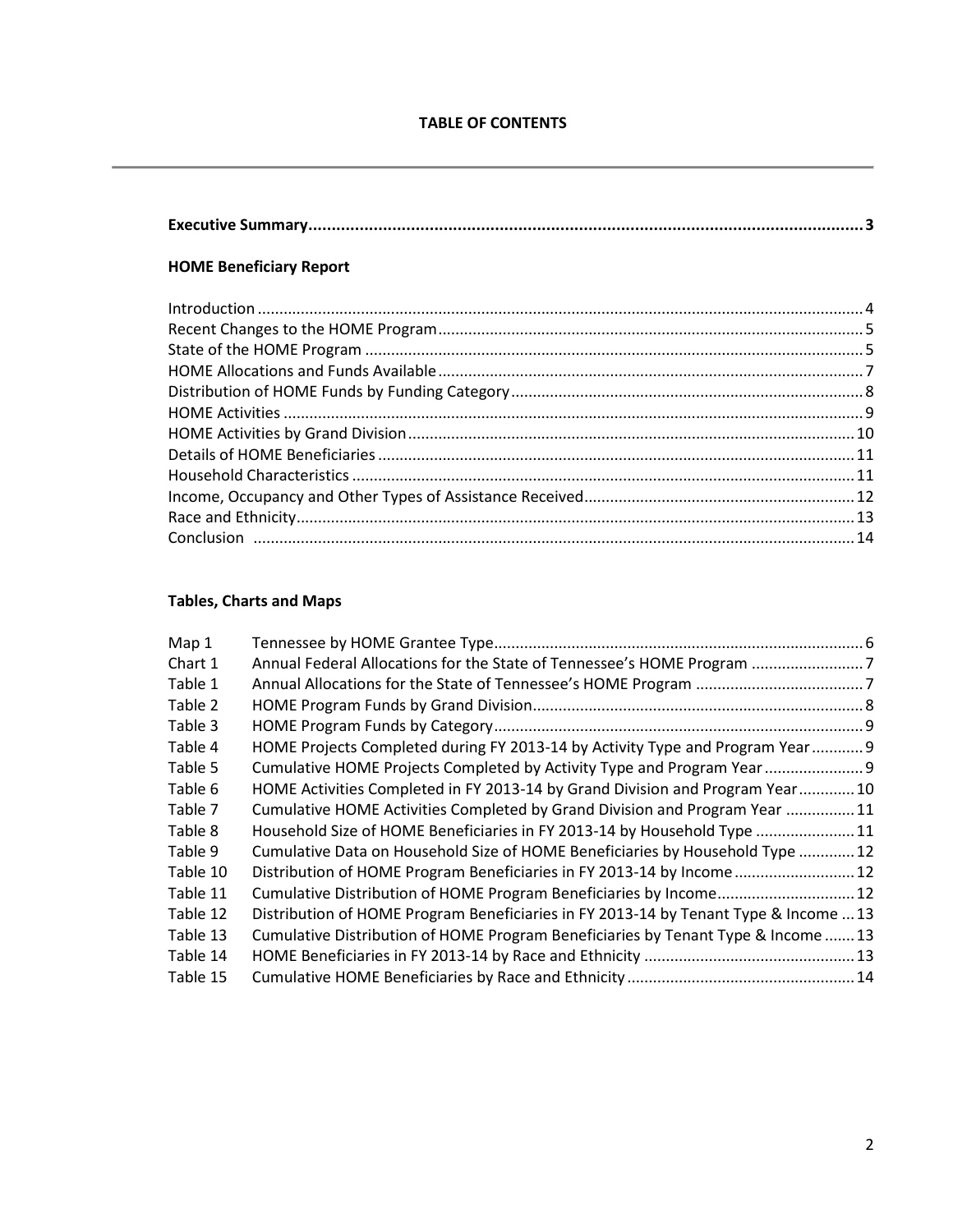# **2014 HOME Beneficiary Report**

#### **July 1, 2013 – June 30, 2014**

### **Executive Summary**

The 2014 HOME Beneficiary Report provides information regarding HOME allocations received by the State of Tennessee, the activities completed with HOME funding, and the households served by the HOME Program from July 1, 2013 through June 30, 2014.

General Data:

- Tennessee received an allocation of \$10.1M in 2014, which is a 6.6 percent increase from the 2013 allocation of \$9.5M and a 1.7 percent increase from the 2012 allocation of \$9.9M.
- During FY 2013-14, THDA distributed the state's 2012 allocation of \$9,924,071 along with the majority of the 2013 allocation of \$9,474,797. Additionally, THDA reallocated \$1,488,312 from 2011 and distributed \$330,436 in program income from the 2012 and 2013 program years. In total, THDA distributed \$18,833,983 in program funds during FY 2013-14.

Activities Data:

- During FY 2013-14, 152 HOME Projects were completed with HOME allocations ranging from program years 2009-2011. Eighty percent of these projects (121 units) were rehabilitation projects. New construction followed with eight percent (12 units), acquisition only with six percent (nine units), acquisition and rehabilitation with five percent (eight units), and acquisition and new construction with one percent (two units).
- Thirty-three percent of the projects were completed in East Tennessee, 57 percent of the projects were completed in Middle Tennessee, and the remaining 10 percent were completed in West Tennessee.

Beneficiary Data:

- During FY 2013-14, 150 of the 152 households reported beneficiary data. Forty percent of the households reporting beneficiary data were categorized as Elderly and 26 percent are Single/Non-Elderly. The remaining 34 percent of households were a combination of Related/Single Parent, Related/Two Parent, and Other.
- Eighty percent of the beneficiaries were very low-income households.
- Eighty-three percent of the occupied households were owner occupied while the remaining 17 percent were renter occupied. There were 2 unoccupied units at the time of this report.
- Seventy-seven percent of the households were reported as White, 23 percent are Black/African American, and less than one percent was reported as Other Multi-Race. Two households were reported as Hispanic.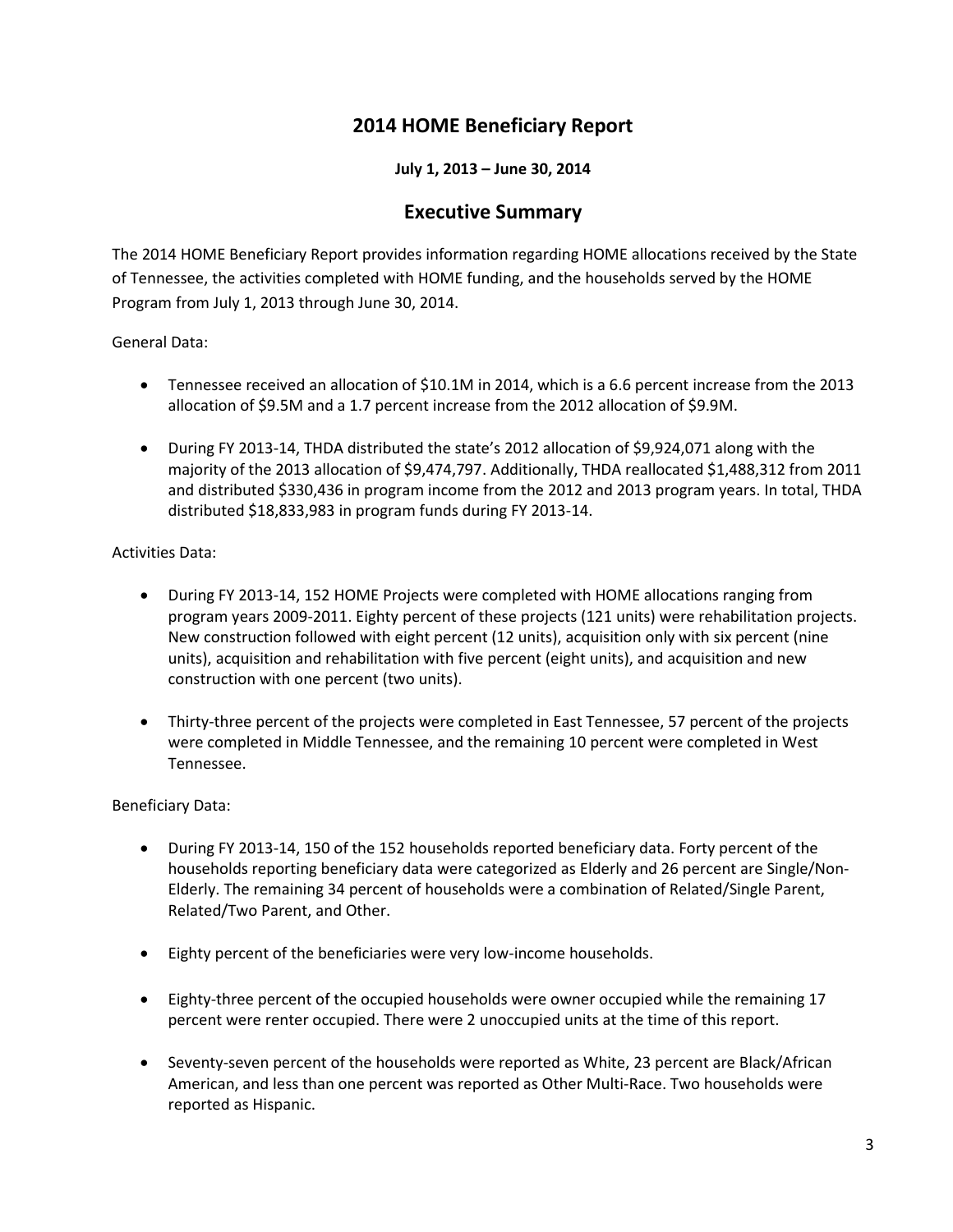# **HOME Beneficiary Report**

#### **July 1, 2012 – June 30, 2013**

#### **Introduction**

 $\overline{a}$ 

The U.S. Department of Housing and Urban Development's (HUD) HOME program is the largest federal block grant to state and local governments designed exclusively to create affordable housing for low-income households. The HOME program is implemented through state and local governments called participating jurisdictions or "PJs". PJs may be states or units of general local government, including consortia and urban counties. The Tennessee Housing Development Agency (THDA) administers the HOME Program for the State of Tennessee to promote the production, preservation and rehabilitation of housing for low-income households. The State of Tennessee's HOME funds are awarded for homeowner and rental projects through a competitive application process for cities, counties and non-profit organizations outside of local PJs, which receive their own HOME allocations directly from HUD.

This report provides information regarding HOME allocations received by the State of Tennessee, the households served by the HOME Program, and the activities completed with funding from program years 2009 – 2013<sup>1</sup>. HOME activities are required to be completed within four years of the date the State of Tennessee enters into a grant agreement with HUD; however, THDA limits its contracts with its subrecipients to a three-year term. Therefore, program years 2012 and 2013 are still active as well as one project funded from program year 2010 and one project funded from program year 2011 with extended contracts. As a result, the number of completed units and the beneficiary data available for program years 2009 – 2013 are reported as of June 30, 2014 and do not represent the final number of units or total beneficiary data from projects resulting from those program years.

Funding for the HOME program increased in 2014 for the first time since 2009. Tennessee received an allocation of \$10,096,577 in 2014, which is a 6.6 percent increase from the 2013 allocation. Despite the decreases in funding from 2011 through 2013, the State of Tennessee's HOME Program has made substantial contributions to affordable housing for low-income Tennesseans. During FY 2013-14, HOME funds contributed to the completion of 152 housing units.

 $1$  A program year refers to the year in which the program was funded by HUD and follows the federal fiscal year cycle, which is October 1<sup>st</sup> through September 30<sup>th</sup>. THDA reports HOME activities and beneficiary data based on the state's fiscal year cycle, which is July 1<sup>st</sup> through June 30<sup>th</sup>. Throughout this report, FY 2013-14 will refer to the state's fiscal cycle, July 1, 2013 – June 30, 2014.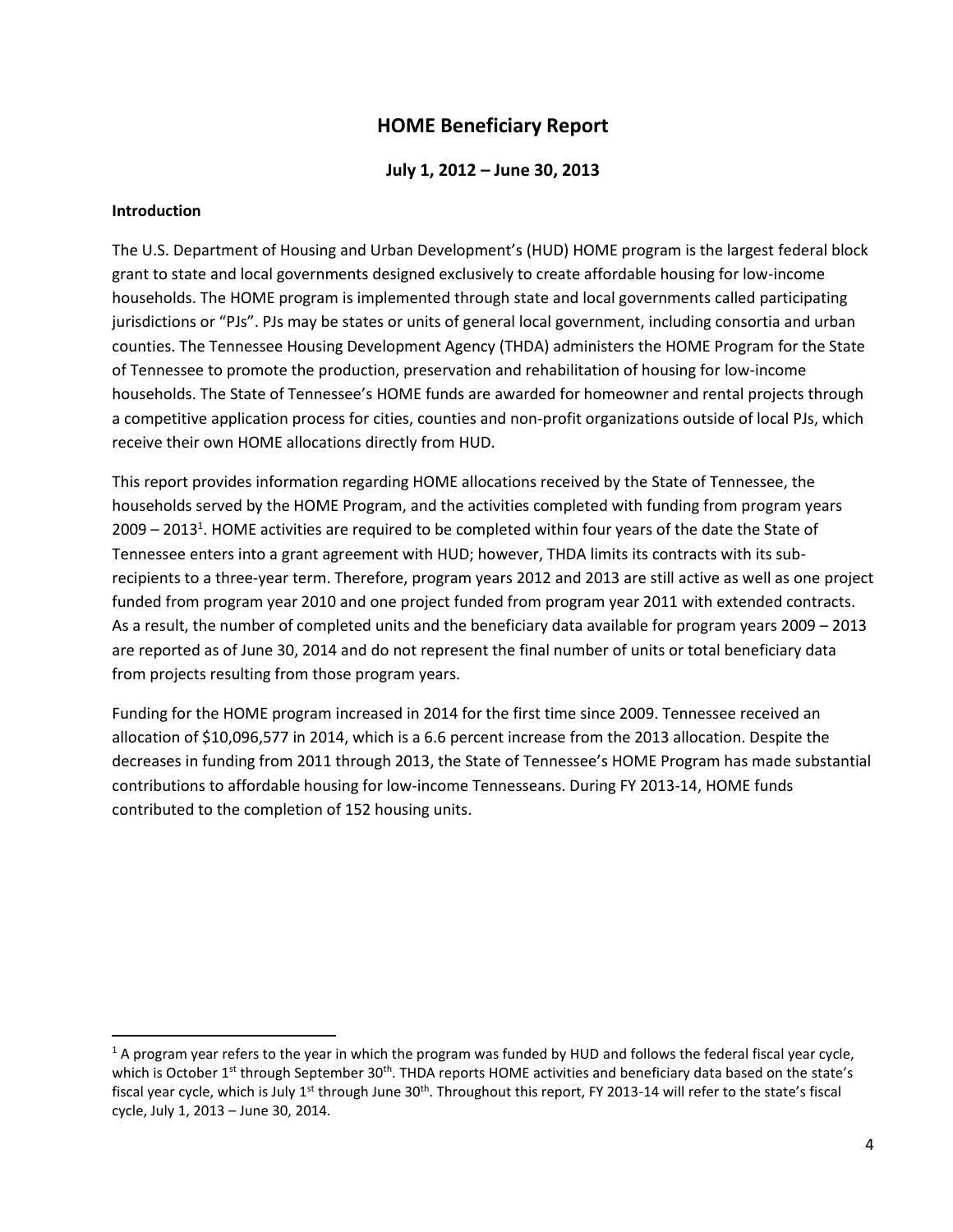#### **Recent Changes to the HOME Program**

HUD published a Final Rule in the Federal Register on July 24, 2013 to amend the HOME Investment Partnerships (HOME) Program regulations. The OneCPD Resource Exchange highlights the changes of the 2013 HOME Final Rule below:

"The 2013 Rule contains many new provisions and changes that will have substantive and broad-based impact on how participating jurisdictions (PJs) administer HOME activities. The 2013 Rule also codifies existing policy guidance that has been previously issued by HUD, and addresses a number of technical and non-substantive "housekeeping" items within the HOME regulation.

The key substantive changes in the regulation are intended to:

- Accelerate the timely production and occupancy of assisted housing,
- Strengthen the performance of PJs and their partners in production and preserving affordable housing units,
- Provide PJs with greater flexibility in the design and implementation of their programs, and
- $\bullet$  Increase administrative transparency and accountability."<sup>2</sup>

#### **State of Tennessee HOME Program**

 $\overline{a}$ 

The State of Tennessee's HOME funds are made available to cities, counties and non-profit organizations outside of local Participating Jurisdictions (PJs) on a competitive basis. Current PJs, which receive their own HOME funds directly from HUD include: the Northeast Tennessee/Virginia Consortium (the cities of Bristol, Johnson City, Bluff City, Kingsport, Sullivan County and Washington County, excluding the town of Jonesborough), Chattanooga, Clarksville, Jackson, Knoxville, Memphis, Nashville-Davidson, Knox County and Shelby County. Map 1 on the following page shows the State of Tennessee by jurisdiction type.

<sup>&</sup>lt;sup>2</sup> Details of the changes to the HOME rule can be found on OneCPD Resource Exchange's website: https://www.onecpd.info/home/home-final-rule/highlights-of-the-changes-in-the-home-final-rule/.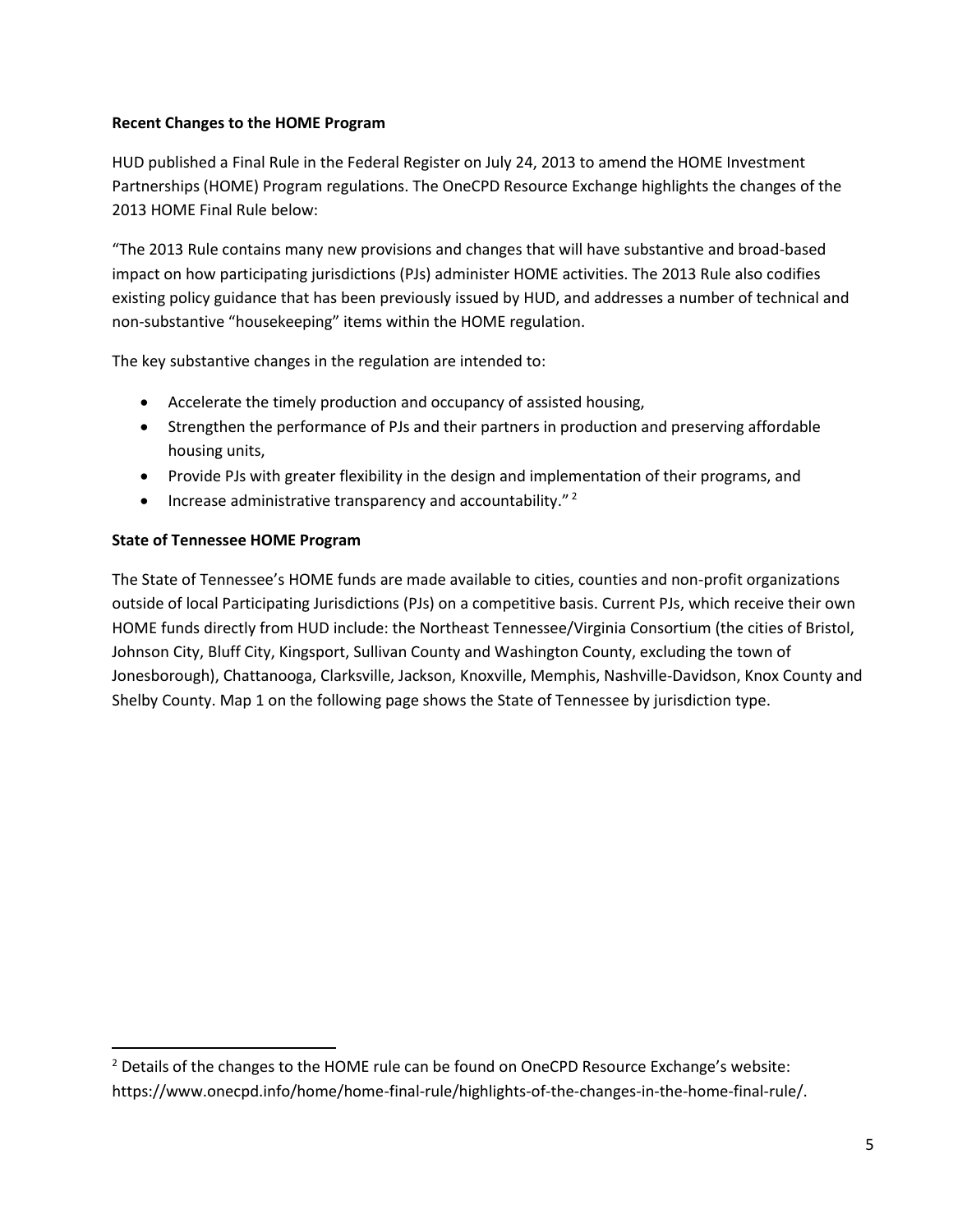#### **Map 1. Tennessee by HOME Grantee Type**



December 10, 2014

# **HOME Grantee Type**



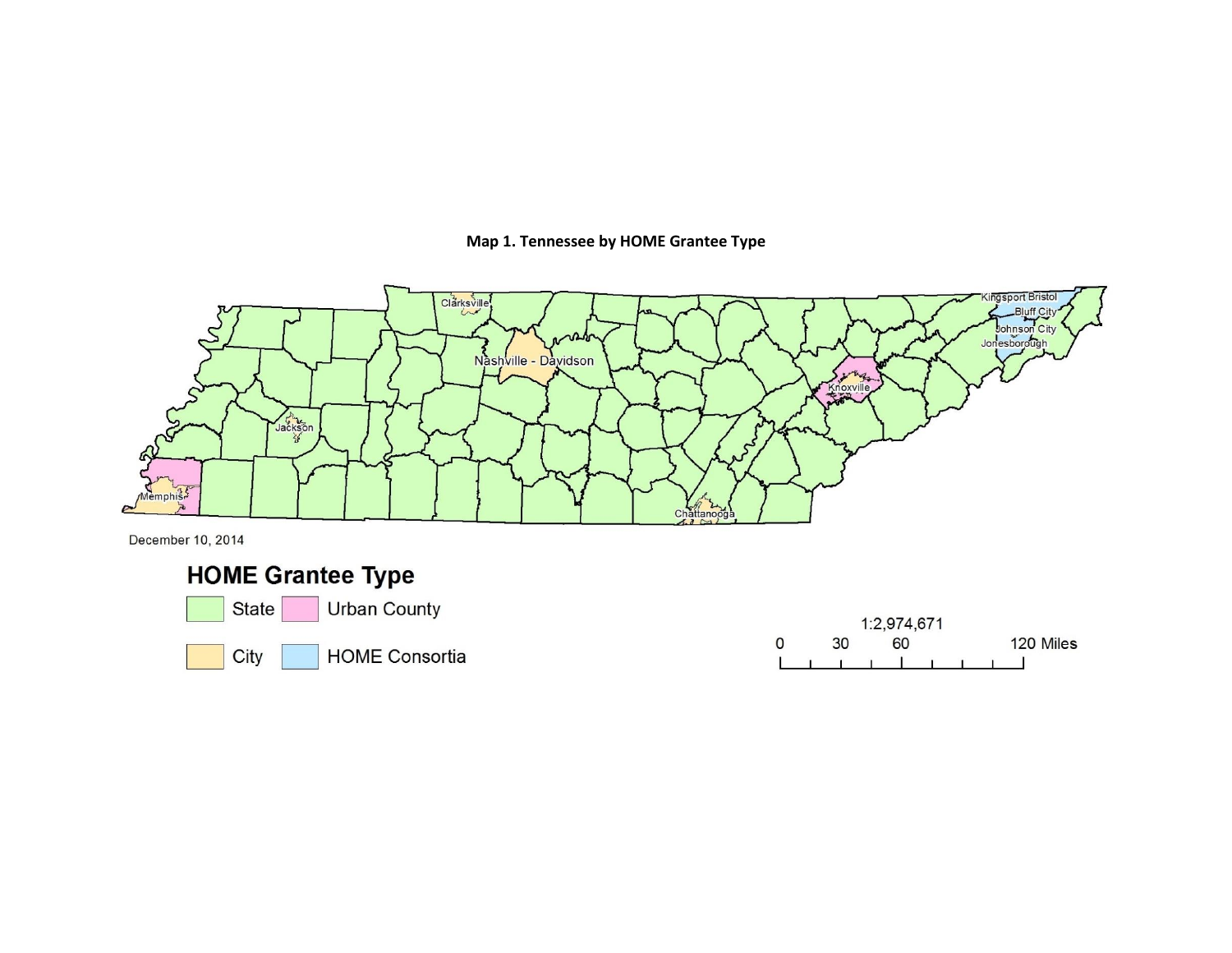#### **HOME Allocations and Funds Available**

Chart 1 shows the federal HOME allocations for the past 10 years. Table 1 shows the federal HOME allocation for program years 2009 – 2013. The table additionally shows the year-to-year percent change in HOME funds over the reporting period. The HOME Program may reallocate recaptured funds or program income from one HOME program year to the next. The "Funds Made Available" column represents the federal allocation plus any reallocated funds resulting from program income or recaptured funds at the time of this report.



**Chart 1. Annual Federal Allocations for the State of Tennessee's HOME Program**

**Table 1. Annual Allocations for the State of Tennessee's HOME Program**

| Program<br>Year | Federal<br><b>Allocation</b> | <b>Change from</b><br><b>Previous Year's</b><br><b>Allocation</b> | <b>Funds Made</b><br><b>Available</b> | FY 2013-14<br><b>Units</b><br><b>Completed</b> | <b>Cumulative</b><br><b>Units</b> |
|-----------------|------------------------------|-------------------------------------------------------------------|---------------------------------------|------------------------------------------------|-----------------------------------|
| 2014            | \$10,096,577                 | 6.6%                                                              | To be determined                      |                                                |                                   |
| 2013            | \$9,474,797                  | $-4.5%$                                                           | \$9,661,648                           | $\overline{\phantom{a}}$                       |                                   |
| 2012            | \$9,924,071                  | $-35.6%$                                                          | \$11,644,022                          | $\overline{\phantom{a}}$                       |                                   |
| 2011            | \$15,406,004                 | $-11.8%$                                                          | \$17,731,434                          | 73                                             | 272                               |
| 2010            | \$17,461,612                 | $-0.2%$                                                           | \$19,435,298                          | 75                                             | 279                               |
| 2009            | \$17,502,657                 | 11.3%                                                             | \$19,454,080                          | 4                                              | 312                               |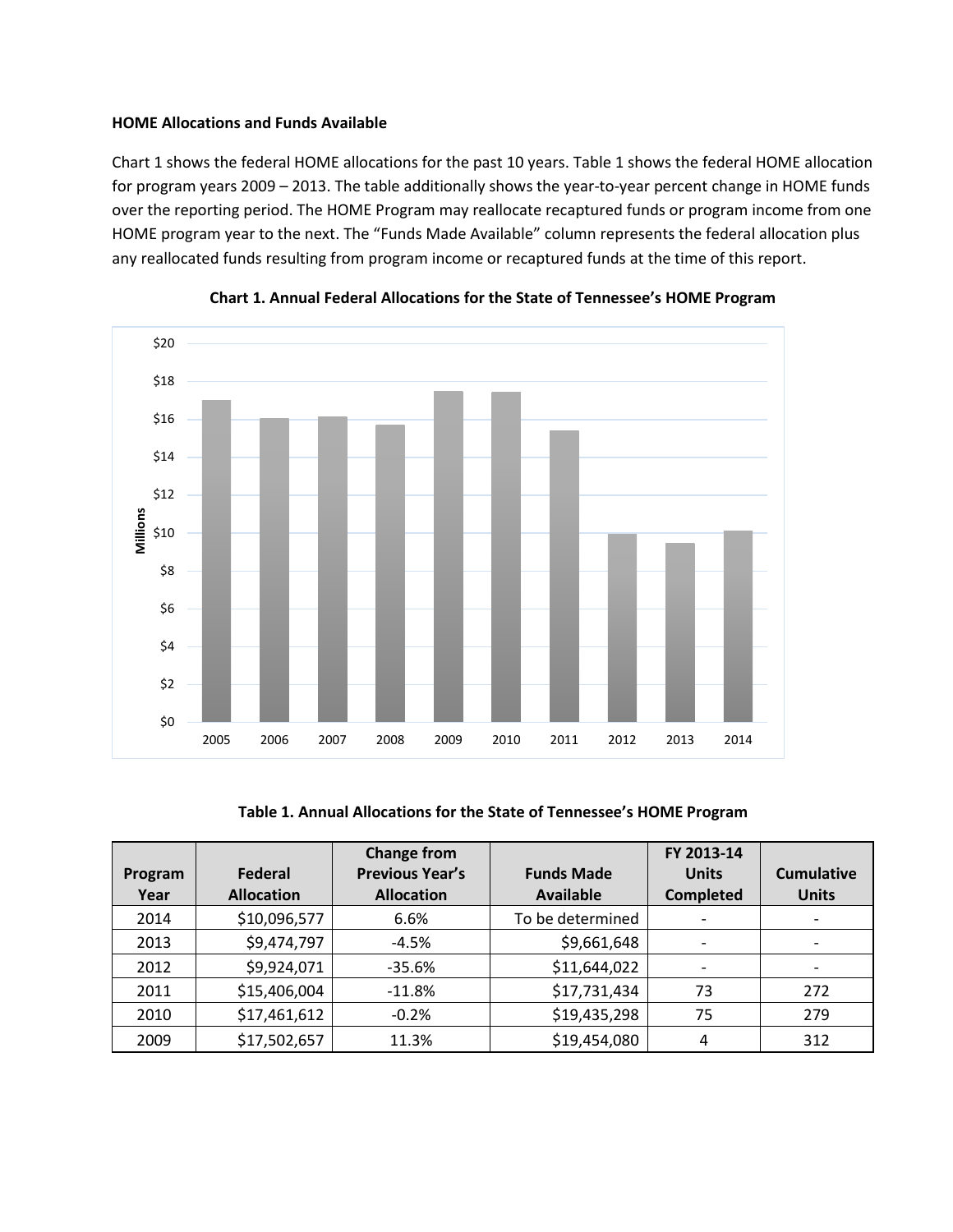The distribution of HOME funds across Tennessee's three grand divisions is represented in Table 2. During the reporting period, East and Middle Tennessee each received 39.6 percent of HOME funds, while West Tennessee received the remaining 20.8 percent. HOME funds are distributed regionally based on the eligible population, which accounts for the differences among the grand divisions' allocations. The allocation amounts do not include funds retained for the state's administrative costs or funds that were uncommitted at the time of this report. The 2013 HOME funds for the Community Housing Development Organizations (CHDO) round were not awarded within the FY 2013-14 reporting period; therefore, a breakdown of the allocations by grand division is not complete for the 2013 program year.

| <b>Grand Division</b> | 2009         | 2010         | 2011         | 2012         | 2013        | Total        |
|-----------------------|--------------|--------------|--------------|--------------|-------------|--------------|
| East                  | \$8,246,214  | \$7,233,994  | \$6,984,123  | \$2,544,865  | \$2,949,096 | \$27,958,292 |
| Middle                | \$5,883,410  | \$6,831,374  | \$6,108,142  | \$4,875,000  | \$3,726,712 | \$27.424.638 |
| West                  | \$2,865,039  | \$2,766,781  | \$2,636,705  | \$3,650,256  | \$1,000,000 | \$12,918,781 |
| Total                 | \$16,994,663 | \$16,832,149 | \$15,728,970 | \$11,070,121 | \$7,675,808 | \$68,301,711 |

#### **Table 2. HOME Program Funds by Grand Division**

#### **Distribution of HOME Funds by Funding Category**

 $\overline{\phantom{a}}$ 

Through 2012, HOME funds were allocated based on three categories: Regional, Special Needs and CHDOs. Regional allocations were made to groups of counties that corresponded to Tennessee's nine Development Districts. These allocations were made based upon the regional distribution of low-income households outside of local PJs and accounted for 75 percent of THDA HOME funds available. Special Needs projects included housing designed for persons with an unusual need due to a condition that can be either a permanent or a temporary disability. Ten percent of the available funds were reserved for applicants proposing special needs projects. As federally mandated, 15 percent of the total allocation is reserved for CHDOs.

In 2012, the Urban/Rural Allocation replaced the Regional Allocation, which comprises 75 percent of the total HOME funds available. Forty-four percent of the Urban/Rural Allocation funds is available to urban counties and 56 percent is available to rural counties.<sup>3</sup> Additionally in 2012, the Special Needs category became the Supportive Housing Development category, which requires on-going, on-site services for persons with a disability that is either permanent or temporary. Ten percent of the total HOME funds available is reserved for the Supportive Housing Development category. Fifteen percent of the total allocation is still reserved for CHDOs.

Table 3 represents the distribution of HOME funds across each of the program categories (Regional and Urban/Rural, Special Needs and Supportive Housing Development, and CHDO) for program years 2009 – 2013. The funding amounts in the table below do not include funds retained for the state's administrative

<sup>&</sup>lt;sup>3</sup> Urban counties include: Anderson, Blount, Bradley, Carter, Coffee, Dyer, Gibson, Hamilton, Hamblen Haywood, Madison, Maury, Montgomery, Putnam, Roane, Rutherford, Sumner, Unicoi, Williamson and Wilson. All other counties, excluding the PJs that receive their own HOME funds directly from HUD, are considered rural counties.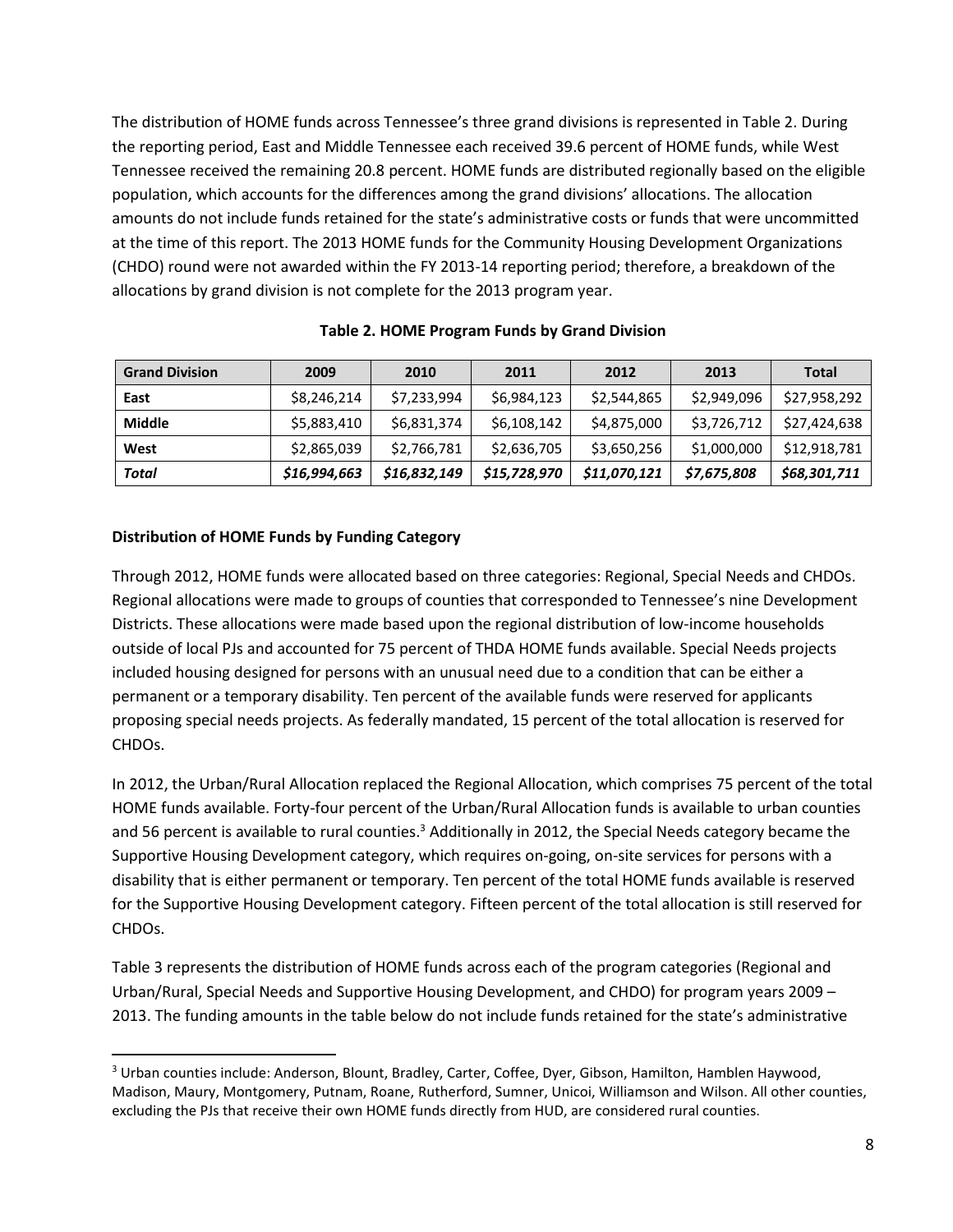costs or funds that were uncommitted at the time of this report. Additionally, the 2013 HOME funds for the CHDO round were not awarded within the FY 2013-14 reporting period; therefore, a breakdown of the allocations by category is not complete for the 2013 program year.

| Program                                                            | 2009         | 2010         | 2011         | 2012         | 2013        | Total        |
|--------------------------------------------------------------------|--------------|--------------|--------------|--------------|-------------|--------------|
| <b>CHDO</b>                                                        | \$2,818,941  | \$2,643,432  | \$2,720,368  | \$2,604,544  |             | \$10,787,286 |
| <b>Special Needs</b><br><b>(Supportive Housing</b><br>Development) | \$1,005,349  | \$1,521,096  | \$656,249    | \$1,030,361  | NA          | \$4,213,055  |
| Regional<br>(Urban/Rural)                                          | \$13,170,373 | \$12,667,621 | \$12,352,353 | \$7,435,216  | \$7,675,808 | \$53,301,371 |
| Total                                                              | \$16,994,663 | \$16,832,149 | \$15,728,970 | \$11,070,121 | \$7,675,808 | \$68,301,712 |

#### **Table 3. HOME Program Funds by Category**

#### **HOME Activities**

The HOME Program funds various activities ranging from rehabilitating single family homes and manufactured housing, to homeownership activities, to creating or improving supportive needs rental housing. Recipients of HOME funds are able to tailor the program to support the unique needs of each county. For reporting purposes, HOME activities are grouped under one of five broad categories including: rehabilitation, new construction, acquisition only, acquisition and rehabilitation, and acquisition and new construction. Table 4 shows the distribution of completed activities during FY 2013-14 and the program years from which they were originally funded. Table 5 shows the total number of activities completed with funding from each specified program year.

**Table 4. HOME Projects Completed during FY 2013-14 by Activity Type and Program Year**

| Program<br>Year | Rehabilitation<br>Only | <b>New</b><br><b>Construction</b><br>Only | <b>Acquisition</b><br>Only | <b>Acquisition</b><br>and<br>Rehabilitation | <b>Acquisition</b><br>and New<br><b>Construction</b> | <b>Total</b> |
|-----------------|------------------------|-------------------------------------------|----------------------------|---------------------------------------------|------------------------------------------------------|--------------|
| 2009            |                        |                                           |                            | $\overline{\phantom{a}}$                    |                                                      | 4            |
| 2010            | 58                     | 12                                        |                            | $\overline{\phantom{a}}$                    |                                                      | 75           |
| 2011            | 59                     |                                           | 6                          | Ο                                           | $\overline{\phantom{a}}$                             | 73           |
| <b>Total</b>    | 121                    | 12                                        | 9                          |                                             |                                                      | 152          |

#### **Table 5. Cumulative HOME Projects Completed by Activity Type and Program Year**

| Program<br>Year | Rehabilitation<br>Only | <b>New</b><br><b>Construction</b><br>Only | <b>Acquisition</b><br>Only | <b>Acquisition</b><br>and<br>Rehabilitation | <b>Acquisition</b><br>and New<br><b>Construction</b> | <b>Total</b> |
|-----------------|------------------------|-------------------------------------------|----------------------------|---------------------------------------------|------------------------------------------------------|--------------|
| 2009            | 239                    | 43                                        |                            | 13                                          | 16                                                   | 312          |
| 2010            | 206                    | 40                                        | 9                          |                                             | 17                                                   | 279          |
| 2011            | 191                    | 37                                        | 18                         | 17                                          | Q                                                    | 272          |
| <b>Total</b>    | 636                    | 120                                       | 28                         | 37                                          | 42                                                   | 863          |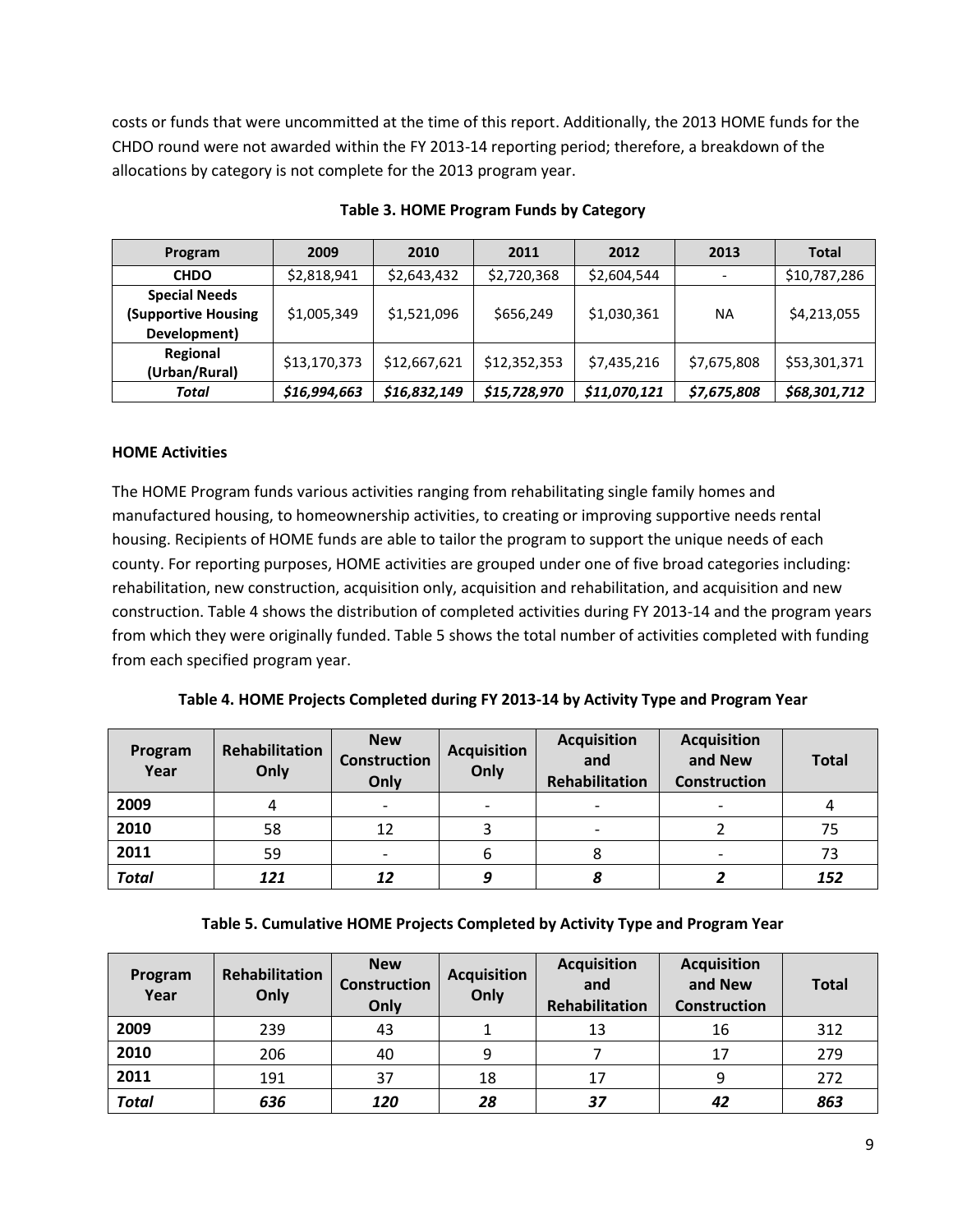#### *Rehabilitation*

A total of 121 rehabilitation only projects were completed during FY 2013-14 and accounts for 80 percent of all projects completed during the reporting period. Of the 121 rehabilitation projects completed, 113 were homeowner rehabilitation projects and eight projects were for rental rehabilitation.

#### *New Construction*

A total of 12 new construction only projects were completed during FY 2013-14 and accounts for eight percent of all projects. Of the 12 new construction projects completed, nine of the projects were rental units while the remaining three were homeownership projects.

#### *Acquisition Only*

A total of nine acquisition only projects were completed during FY 2013-14 and accounts for six percent of all projects. All of the acquisition only projects were homeownership projects.

#### *Acquisition and Rehabilitation*

Eight acquisition and rehabilitation projects were completed during FY 2013-14 and accounts for five percent of all projects. All of the acquisition and rehabilitation projects were rental projects.

#### *Acquisition and New Construction*

Two projects included acquisition and new construction and accounts for one percent of the total projects completed during FY 2013-14. Both of the acquisition and new construction projects were rental projects.

#### **HOME Activities by Grand Division**

During FY 2013-14, 152 total projects were completed with the majority of completed HOME activities taking place in East and Middle Tennessee. Of the total projects completed, 57 percent occurred in Middle Tennessee, 33 percent occurred in East Tennessee and 10 percent took place in West Tennessee. Based on the allocation and eligible population for each grand division, the number of units is generally proportionate to the allocation of funds received by each grand division. Table 6 shows the completed projects per grand division in FY 2013-14 by grand division. Table 7 shows the cumulative total activities completed from each program year that remained active during the reporting period and in each of the grand divisions.

#### **Table 6. HOME Activities Completed in FY 2013-14 by Grand Division and Program Year**

| <b>Grand Division</b> | 2009 | 2010 | 2011 | <b>Grand Total</b> |
|-----------------------|------|------|------|--------------------|
| East                  |      | 12   | 38   | 50                 |
| Middle                |      | 54   | 29   | 87                 |
| West                  |      |      | o    | 15                 |
| <b>Grand Total</b>    |      | 75   | 72   | 152                |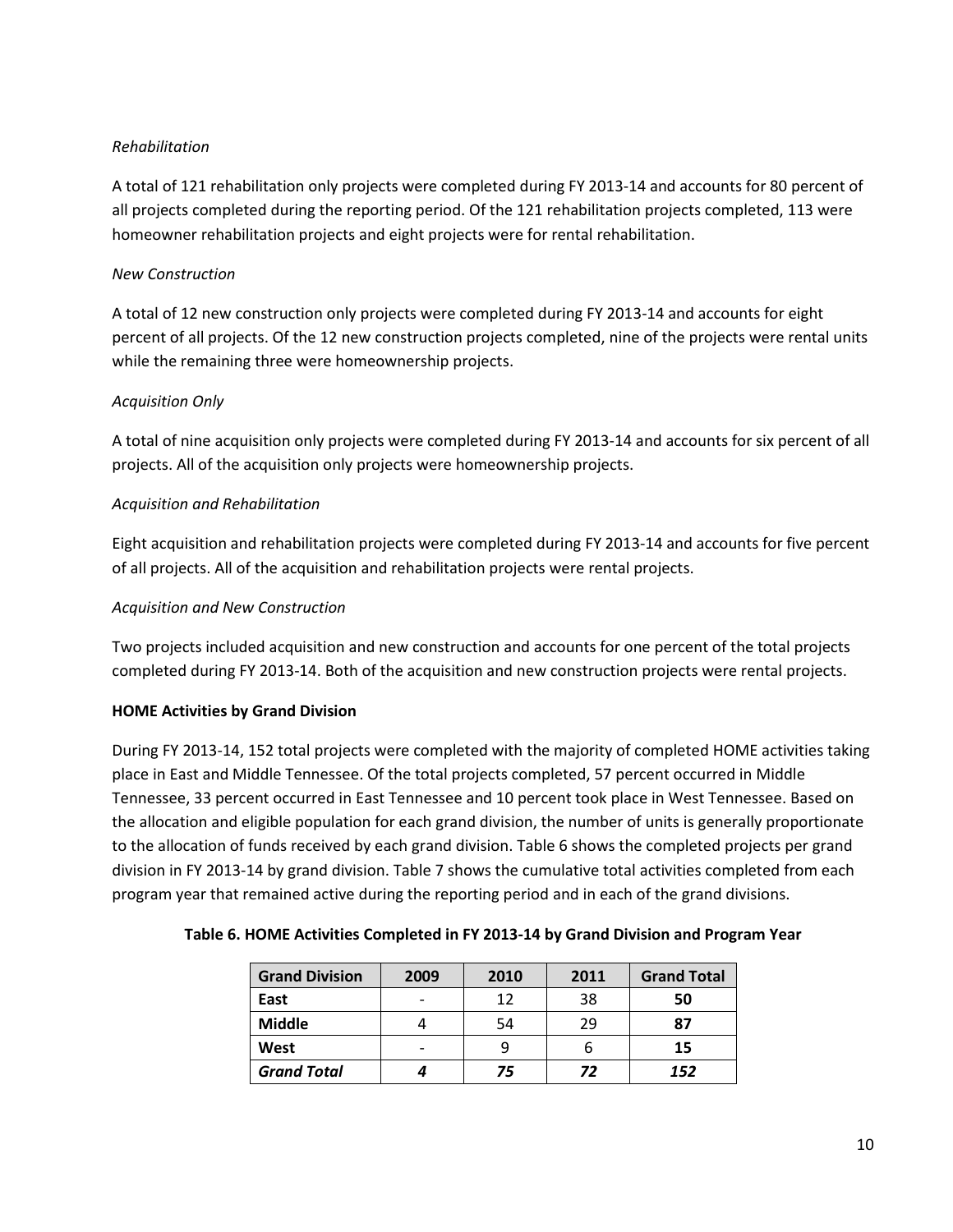| <b>Grand Division</b> | 2009 | 2010 | 2011 | <b>Grand Total</b> |
|-----------------------|------|------|------|--------------------|
| East                  | 152  | 115  | 126  | 393                |
| <b>Middle</b>         | 108  | 129  | 110  | 347                |
| West                  | 52   | 35   | 36   | 123                |
| <b>Grand Total</b>    | 312  | 279  | 272  | 863                |

#### **Table 7. Cumulative HOME Activities Completed by Grand Division and Program Year**

#### **Details of HOME Beneficiaries**

During FY 2013-14, 150 households were assisted with the State of Tennessee's HOME funds. Two of the 152 completed projects during FY 2013-14 were reported as vacant; therefore, beneficiary data is only applicable for the 150 occupied units. Beneficiaries of HOME funds must be low- or very low-income households. THDA provides income determination guidelines to grantees to ensure all recipients of HOME funds meet income limits. The income of HOME beneficiaries and other demographics for projects funded between 2009 and 2013 are included in the sections below.

#### **Household Characteristics**

The majority of households that received HOME assistance during the reporting period were single nonelderly households, followed closely by elderly households. One-person households were served more frequently than any other size of household during the reporting period. Together, households with a single or elderly head of household comprised 63 percent of HOME Beneficiaries during FY 2013-14. Table 8 shows the beneficiary household sizes and types for activities completed during FY 2013-14. Table 9 shows the cumulative beneficiary characteristics from all completed activities with funding from Program Years 2009 through 2013.

| <b>Household Size</b> | Single,<br><b>Non-Elderly</b> | <b>Elderly</b> | Related/<br><b>Single Parent</b> | Related/<br><b>Two Parent</b> | <b>Other</b> | <b>Grand Total</b> |
|-----------------------|-------------------------------|----------------|----------------------------------|-------------------------------|--------------|--------------------|
|                       | 26                            | 37             |                                  |                               |              | 68                 |
|                       | 8                             | 16             | 4                                |                               |              | 36                 |
|                       |                               |                | 11                               |                               |              | 25                 |
|                       |                               |                |                                  | 6                             |              | 12                 |
|                       |                               |                |                                  |                               |              | 8                  |
| 6                     |                               |                |                                  |                               |              |                    |
| <b>Grand Total</b>    | 39                            | 60             | 17                               | 17                            | 17           | 150                |

**Table 8. Household Size of HOME Beneficiaries in FY 2013-14 by Household Type**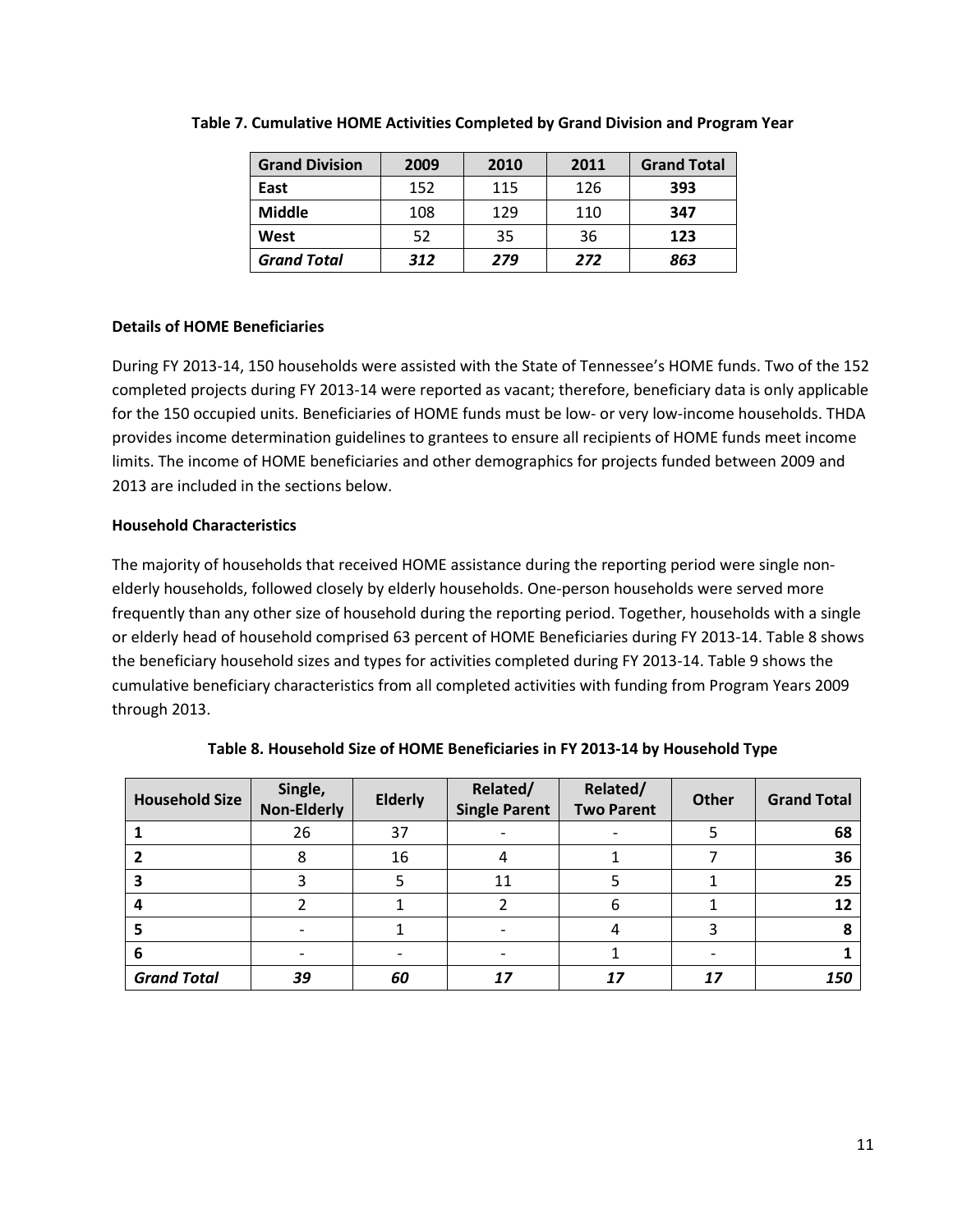| <b>Household Size</b> | Single,<br><b>Non-Elderly</b> | <b>Elderly</b> | Related/<br><b>Single Parent</b> | Related/<br><b>Two Parent</b> | <b>Other</b> | <b>Grand Total</b> |
|-----------------------|-------------------------------|----------------|----------------------------------|-------------------------------|--------------|--------------------|
|                       | 154                           | 168            |                                  |                               | 5            | 329                |
|                       | 34                            | 96             | 30                               | 8                             | 34           | 202                |
| 3                     | 23                            | 21             | 69                               | 29                            | 11           | 153                |
| 4                     | 14                            | 10             | 27                               | 41                            | 8            | 100                |
| 5                     | 8                             | 3              | 9                                | 19                            | 6            | 45                 |
| 6                     |                               | 3              | 3                                | 12                            |              | 20                 |
|                       |                               |                | 2                                | 3                             |              |                    |
| 8                     |                               |                |                                  | $\mathcal{P}$                 |              | 4                  |
| <b>Grand Total</b>    | 236                           | 303            | 142                              | 114                           | 65           | 860                |

**Table 9. Cumulative Data on Household Size of HOME Beneficiaries by Household Type**

#### **Income, Occupancy Type and Other Forms of Assistance Received**

Very low-income households are defined as those households whose annual income is 50 percent or less of the area median income (AMI) for the county in which the household resides. Low-income households are defined as those households whose annual income is between 50 percent and 80 percent of the AMI for the county in which the household resides.

Out of the 150 occupied households receiving HOME assistance during FY 2013-14, 80 percent were very low-income and 20 percent were low-income households. The number of very low-income households served by the HOME Program continues to increase. During FY 2012-13, only 67 percent of occupied households receiving HOME assistance were very low-income. As seen from the tables below, the percentage of very low-income households served by the HOME program during FY 2013-14 has increased compared to the cumulative totals over the last five program years. Table 10 shows the number of very low- and lowincome households served during FY 2013-14. Table 11 shows the cumulative total of beneficiaries served from Program Years 2009 through 2013.

#### **Table 10. Distribution of HOME Program Beneficiaries in FY 2013-14 by Income**

| <b>Beneficiary Income</b> | <b>Number of Households</b> | Percentage of Households |
|---------------------------|-----------------------------|--------------------------|
| <b>Very Low-Income</b>    | 120                         | 80%                      |
| Low-Income                | 30                          | 20%                      |
| <b>Total</b>              | 150                         | 100%                     |

| <b>Beneficiary Income</b> | <b>Number of Households</b> | <b>Percentage of Households</b> |
|---------------------------|-----------------------------|---------------------------------|
| <b>Very Low-Income</b>    | 570                         | 66%                             |
| Low-Income                | 290                         | 34%                             |
| <b>Total</b>              | 860                         | 100%                            |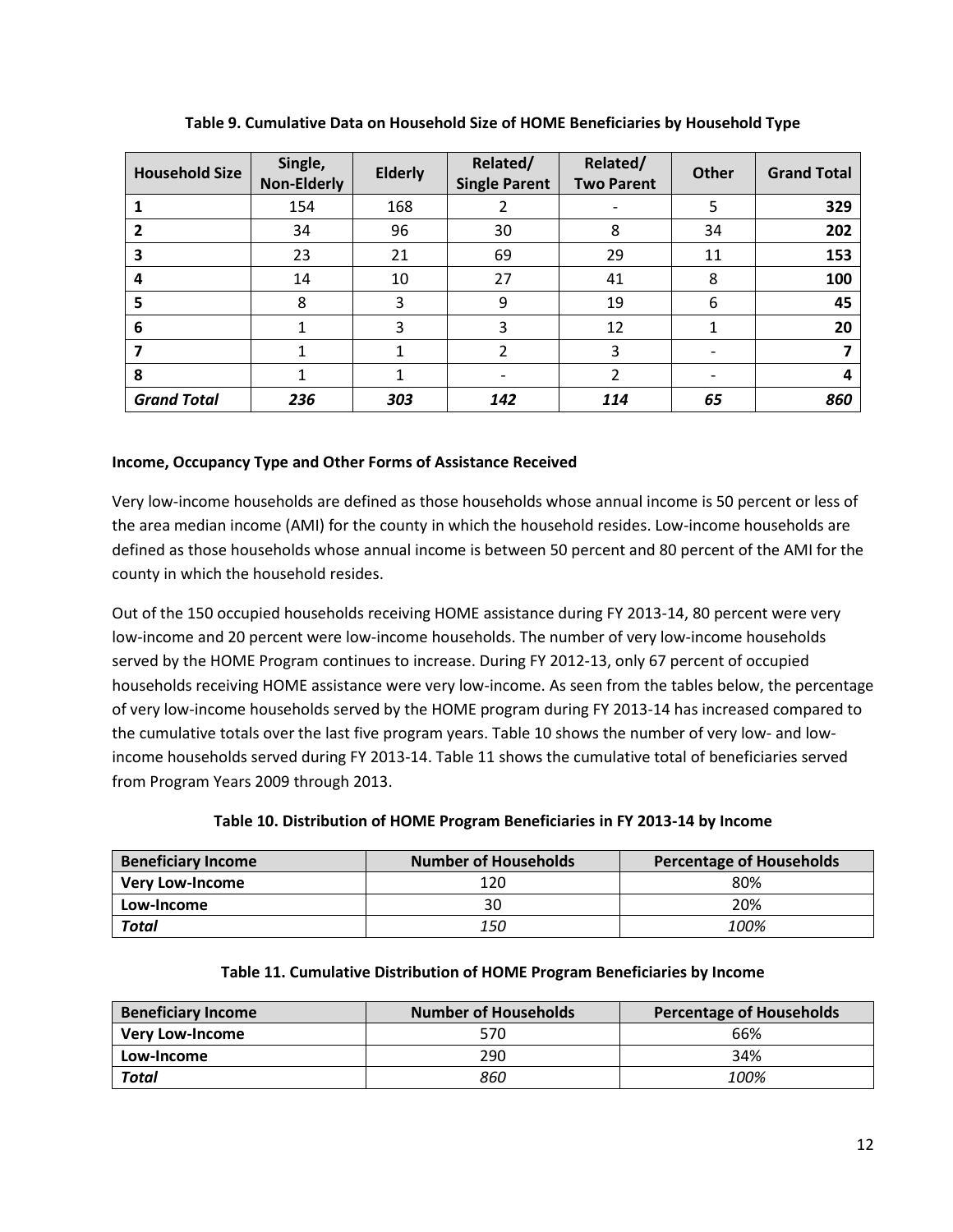During FY 2013-14, 17 percent of the units were occupied by renters and 81 percent of the units were occupied by owners. Eighty percent of renter occupied units and owner occupied households were occupied by very low-income households. Table 12 shows the distribution of tenant type by income level during FY 2013-14. Table 13 show the cumulative data for units funded from Program Years 2009 through 2013.

| <b>Tenant Type</b> | <b>Very Low-Income HHs</b> | <b>Low-Income HHs</b> | <b>Total</b> |
|--------------------|----------------------------|-----------------------|--------------|
| Renter             |                            |                       |              |
| Owner              | 100                        |                       | 125          |
| <b>Total</b>       | 120                        | 30                    | <i>150</i>   |

**Table 12. Distribution of HOME Program Beneficiaries in FY 2013-14 by Tenant Type & Income**

#### **Table 13. Cumulative Distribution of HOME Program Beneficiaries by Tenant Type & Income**

| <b>Tenant Type</b> | <b>Very Low-Income HHs</b> | <b>Low-Income HHs</b> | <b>Total</b> |
|--------------------|----------------------------|-----------------------|--------------|
| Renter             | 143                        |                       | 176          |
| Owner              |                            | 257                   | 684          |
| <b>Total</b>       |                            | 290                   | 860          |

Rental assistance is the only type of assistance reported for the HOME Program. Other forms of assistance possibly received by homeowners are not included in HOME beneficiary data. Of the 25 renter occupied units receiving HOME funds, 15 of the households do not receive any federal, state or local rental assistance. Of the remaining 40 percent of renter occupied units receiving HOME funds, six households received Section 8 rental assistance and four households received some other form of federal, state or local rental assistance.

#### **Race and Ethnicity**

Race and ethnicity data for the HOME Program is determined by the race or ethnicity of the head of household. The majority of HOME beneficiaries are Non-Hispanic White, followed by Black/African American. The breakdown of HOME beneficiaries by race and ethnicity is provided in the tables below. Table 14 shows the race and ethnicity for HOME beneficiaries during FY 2013-14. Table 15 shows the cumulative race and ethnicity data for all HOME beneficiaries from Program Years 2009 through 2013.

| Race |                               | <b>Number</b> | Percentage |
|------|-------------------------------|---------------|------------|
|      | White                         | 115           | 77%        |
|      | <b>Black/African American</b> | 34            | 23%        |
|      | <b>Other Multi-Racial</b>     |               | < 1%       |
|      | <b>Total</b>                  | <i>150</i>    | 100%       |
|      | <b>Ethnicity</b>              | <b>Number</b> | Percentage |
|      | <b>Hispanic</b>               |               | 1%         |

#### **Table 14. HOME Beneficiaries in FY 2013-14 by Race and Ethnicity**